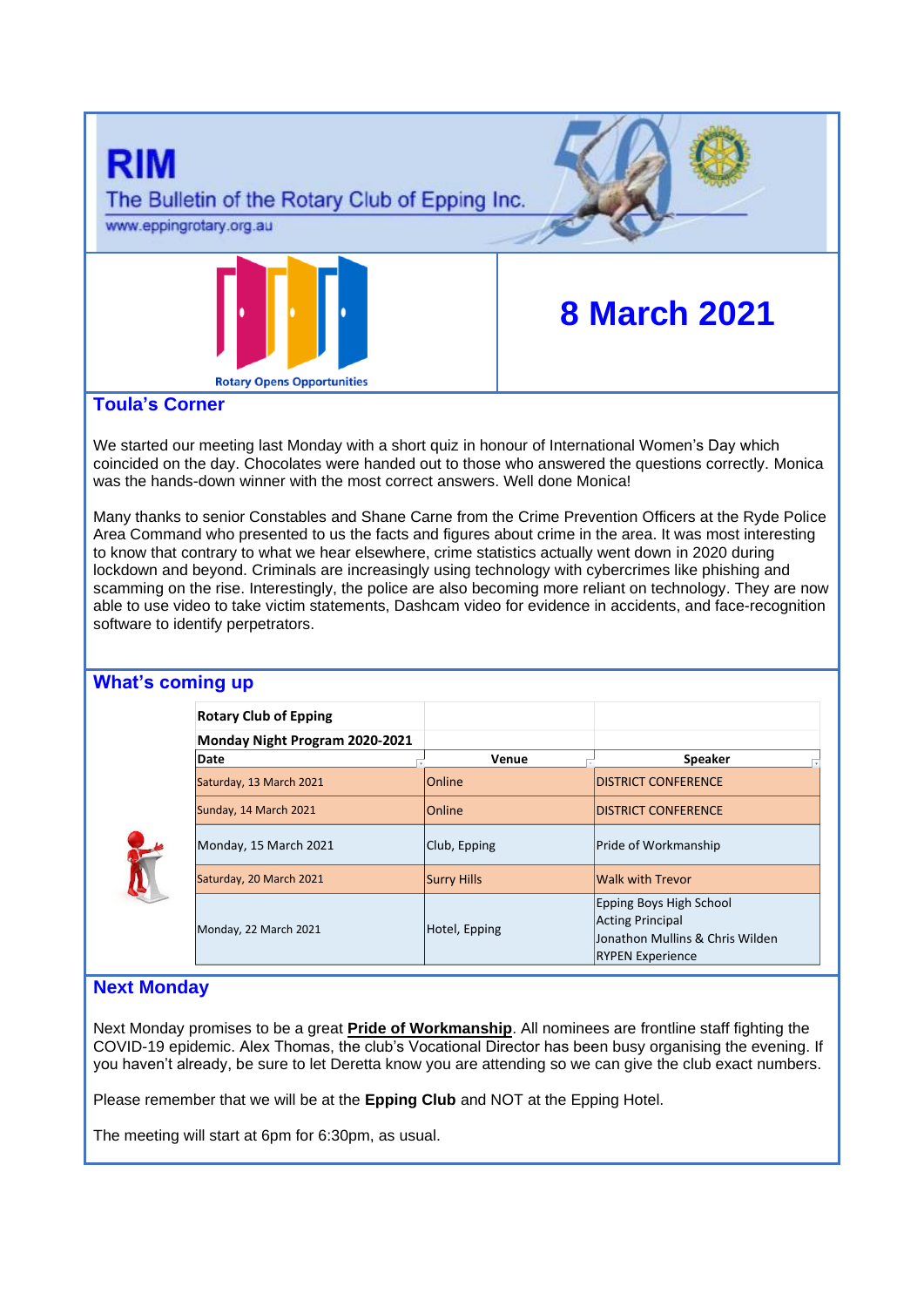#### **Epping Rotary and EBHS Strong Partnership at POW**.

Stephanie Dwyer is a recipient of one of our POW Awards next Monday.

She is a wonderful teacher and a truly deserved recipient.

Of equal pleasure to me is that the Principle, Jessica Schadel, and the two Deputies, Seddique Martin and Narelle Katherine, are also coming.

Doesn't this emphasise the esteem they hold Stephanie in, but also the strong bond and relationship between our Club and EBHS.

#### **Bruce**

## **Clean Up Australia Day**

Eleven Epping Rotarians and two partners attended the traditional Terry's Creek Clean-Up on Sunday. There were no additional volunteers from the community this year largely because of the COVID rules and regulations posted on the website, however around thirty Macquarie University students were in the creek at the same time doing a field study and sampling the water quality.

This past summer has been quite wet so much of the expected rubbish seems to have been washed downstream. Our recent stretch of fine weather meant the water levels were low on the day and quite smelly in places.

Despite an average age of 67 years, the fearless Rotarians braved the conditions and hauled in the usual load of plastics, discarded household items and general trash. In the end, the bags were not as heavy as in past years but the effort required to fill them was just as great. Special mention goes to Trevor for providing long sticks with hooked ends for retrieving those hard to reach items and to Robert for putting on a very respectable BBQ at the end.

#### **Ian B**

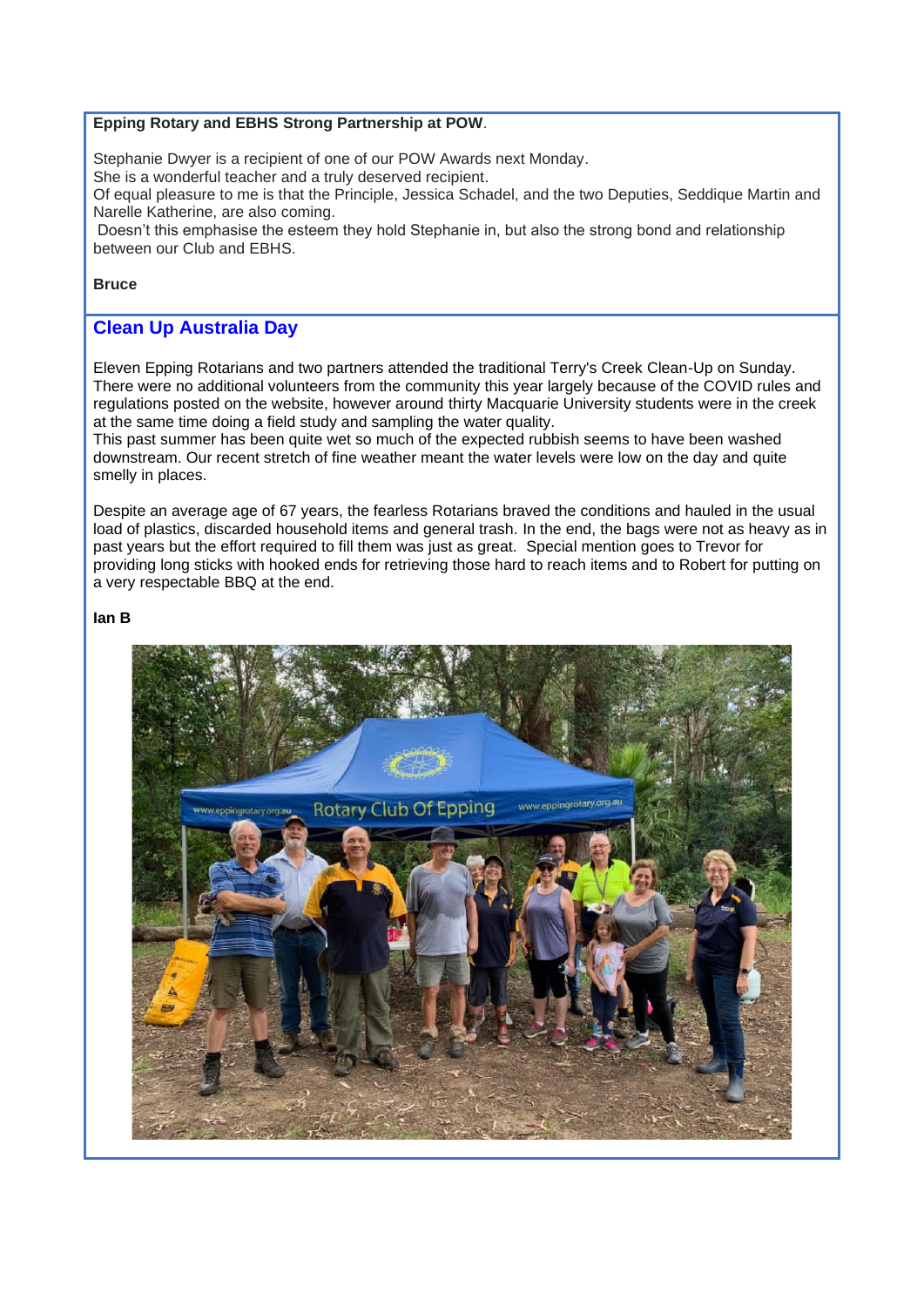Terry's Creek is chosen by our Club due to the great work by Epping Rotary in helping establish a walking track along Terry's Creek.

Stage 1 was opened in March 2002 with Stage 2 in September 2002.

Graham Stevens was the driving force of this wonderful project.

The plaque is located near the bridge on Epping Road over Terry's Creek.

#### **Bruce**



## **DISTRICT CONFERENCE 2021 A Message from our District Governor, David Clark**

Dear Rotarians and friends,

I am asking you to **PLEASE register** for the District 9685 Conference 2021.

Why you ask? Do I need to register because I'm going to a club showing, or to someone's house to view the event?

Well, the reason is simple. The District Conference is a mandatory part of the District Governors responsibilities and we have to give a report to RI on the success of the event. It is costing a large amount of money for us to put this very professional event on for you all to view, and it will be sent out to every Rotarian in the District **FREE** of charge, (whether you register or not), but it would be nice to know just how many people intend to view the program either on the day or later. We also need to ensure that we have a guide to numbers to ensure that there is enough capacity in the broadcasts for both days so that all can view the broadcasts.

The only way we can do that is by registrations. For example, we won't know if 20 people show up at an RSL Club to watch it on the day. All registrants will receive the Conference links, a copy of the full program and a name tag which can be used for group events. See below for more information and the Registration link. **So please register today.** 

**Our virtual Annual Conference 2021 is being held on Saturday, 13th March - Keynote speakers and top 10 Club videos, and Sunday, 14th March - House of Friendship and all of the Club videos.**

> **[CONFERENCE PROGRAM](https://apac01.safelinks.protection.outlook.com/?url=https%3A%2F%2Fportal.clubrunner.ca%2F50081%2FDocuments%2Fen-au%2Fa2164ca3-8621-4e1c-8565-86f79f8055f6%2F1%2F&data=04%7C01%7C%7C50fa8a830305450b089408d8d6c60708%7C84df9e7fe9f640afb435aaaaaaaaaaaa%7C1%7C0%7C637495493294566663%7CUnknown%7CTWFpbGZsb3d8eyJWIjoiMC4wLjAwMDAiLCJQIjoiV2luMzIiLCJBTiI6Ik1haWwiLCJXVCI6Mn0%3D%7C1000&sdata=rkMtx5s6fSeTlIqnho3WSCL7D3QFjnYJiYwFv0nqjVo%3D&reserved=0) (for Saturday. More details to follow) [CONFERENCE WEBSITE](https://apac01.safelinks.protection.outlook.com/?url=https%3A%2F%2Fwww.district9685conference2021.com%2F&data=04%7C01%7C%7C50fa8a830305450b089408d8d6c60708%7C84df9e7fe9f640afb435aaaaaaaaaaaa%7C1%7C0%7C637495493294576656%7CUnknown%7CTWFpbGZsb3d8eyJWIjoiMC4wLjAwMDAiLCJQIjoiV2luMzIiLCJBTiI6Ik1haWwiLCJXVCI6Mn0%3D%7C1000&sdata=mr3uEgvM80UWnp%2Bges8SJlAlzq8DH9G%2FF58XjtHWev0%3D&reserved=0) [REGISTER HERE](https://apac01.safelinks.protection.outlook.com/?url=https%3A%2F%2Fwww.crsadmin.com%2FEventPortal%2FRegistrations%2FPublicFill%2FEventPublicFill.aspx%3Fevtid%3Dd3656b40-52ee-4293-9942-b19d6df5956f&data=04%7C01%7C%7C50fa8a830305450b089408d8d6c60708%7C84df9e7fe9f640afb435aaaaaaaaaaaa%7C1%7C0%7C637495493294586651%7CUnknown%7CTWFpbGZsb3d8eyJWIjoiMC4wLjAwMDAiLCJQIjoiV2luMzIiLCJBTiI6Ik1haWwiLCJXVCI6Mn0%3D%7C1000&sdata=IXriUvHCuQSndtcVBfYVHsmnnS0TbDoudyopOmyM6TQ%3D&reserved=0)**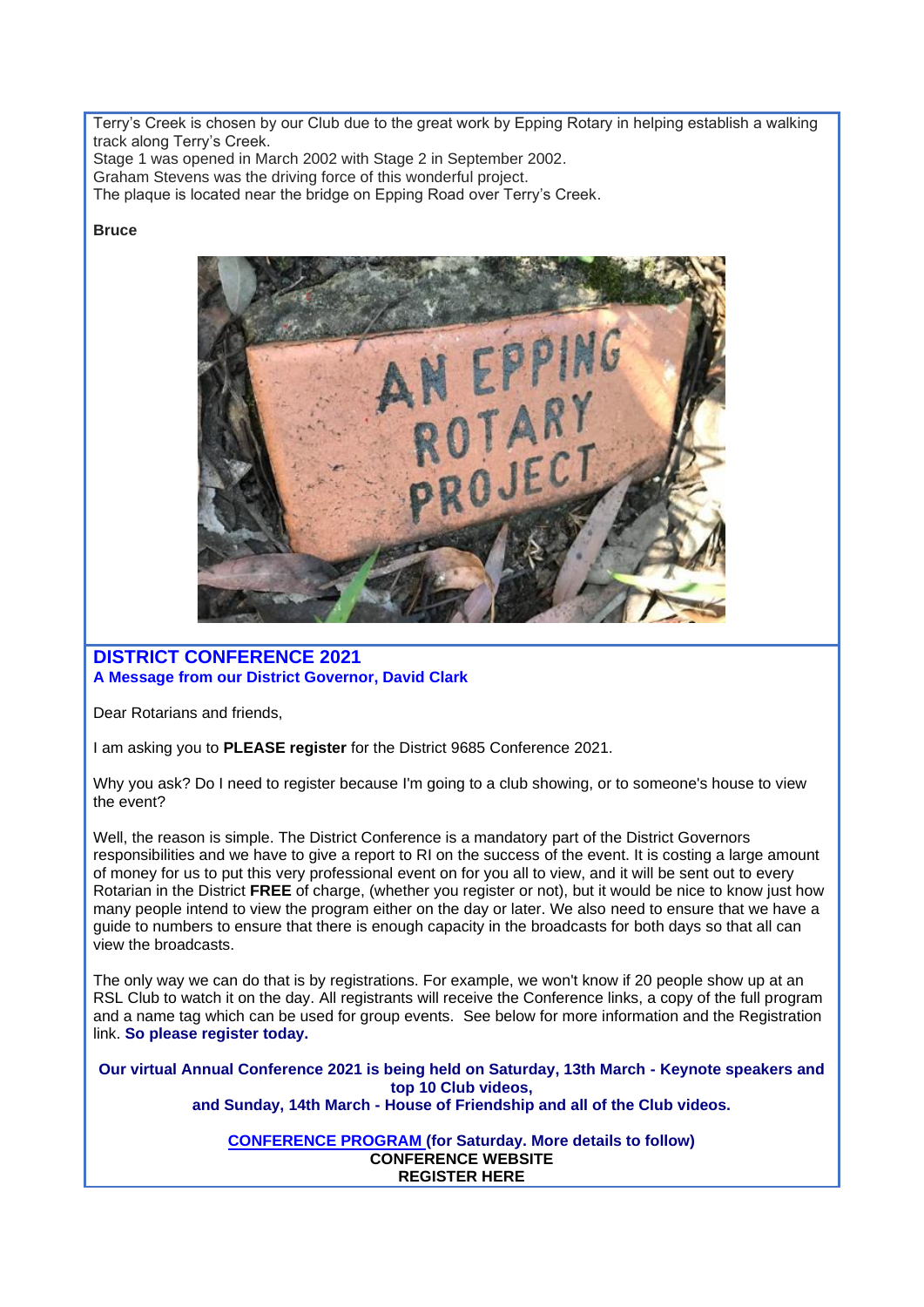## **Craig's Cocktail Party**

**Save the date and support a Rotary Project.**